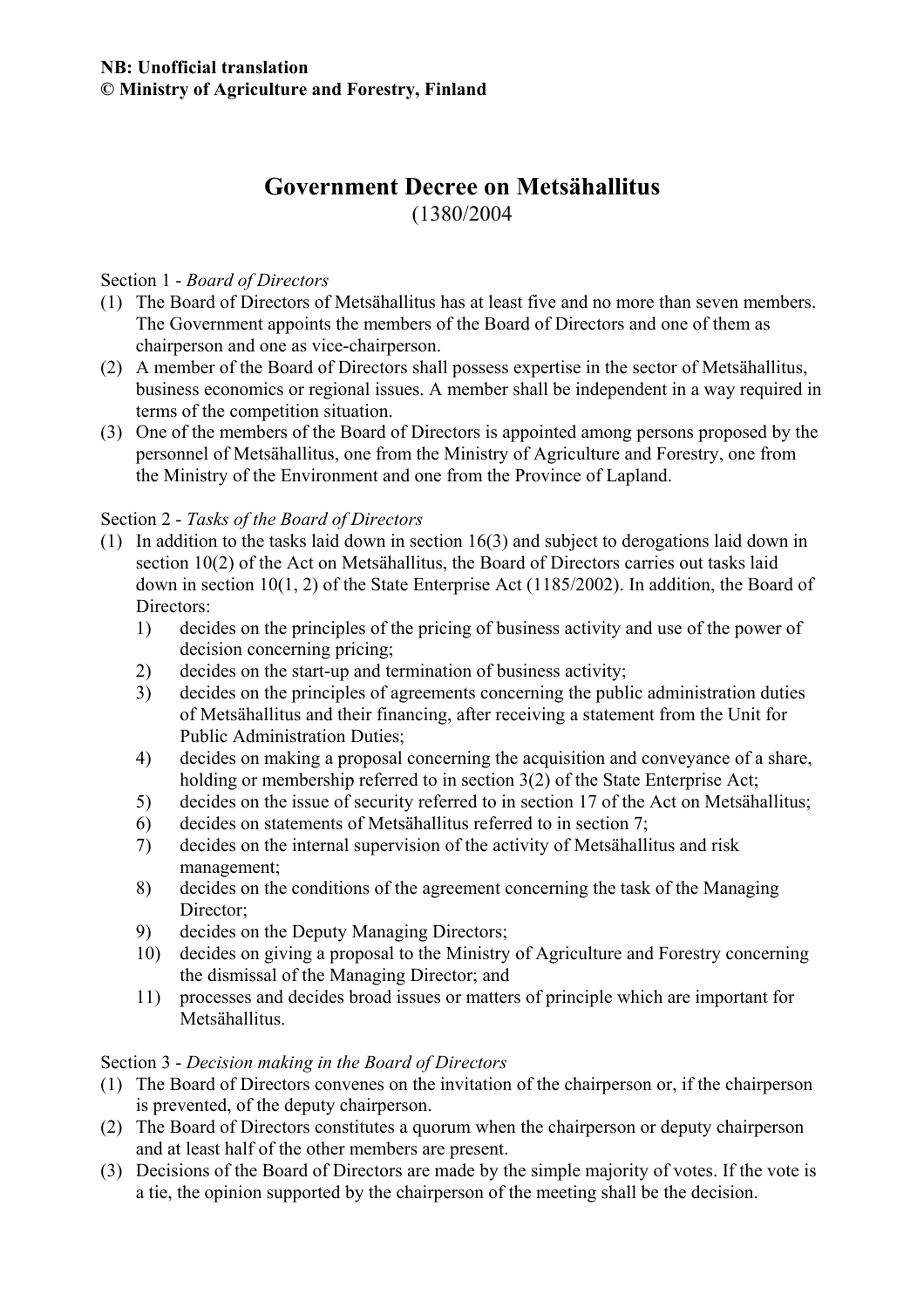- (4) Members of the Board of Directors has the right to have their dissenting opinion recorded in the minutes.
- (5) The Board of Directors issues further regulations on the processing of matters in the Board of Directors.

## Section 4 - *Remunerations*

(1) The Ministry of Agriculture and Forestry decides the remunerations of the members of the Board of Directors and auditors.

# Section 5 - *Managing Director*

- (1) Subject to derogations laid down in section 10(3) of the Act on Metsähallitus, the Managing Director carries out tasks laid down in section 11 of the State Enterprise Act.
- (2) The Managing Director holds the title of Director-General

# Section 6 - *Qualification requirements*

- (1) The Managing Director shall hold a suitable Master's degree in terms of the tasks and have knowledge on business economics and the sector governed by Metsähallitus as well as experience in management and managerial skills demonstrated in practice.
- (2) The Director for Natural Heritage Services shall hold a Master's degree suitable for the office and have knowledge on administrative duties belonging to the Unit for Public Administration Duties as well as experience in management and managerial skills demonstrated in practice.
- (3) The Game and Fisheries Manager must hold a Mater's degree suitable for the office and have knowledge on game and fisheries matters.
- (4) To be appointed to an office at Metsähallitus, the person concerned shall have demonstrated skills and abilities required for the proper management of the office in his or her earlier activity.

# Section 7 - *Appointment*

- (1) Provisions on the appointment of the Managing Director are laid down in the Act on Metsähallitus. A statement of Metsähallitus shall be requested before the appointment.
- (2) The Director for Natural Heritage Services is appointed by the Government on the presentation of the Ministry of the Environment. A statement of the Ministry of Agriculture and Forestry and Metsähallitus shall be requested before the appointment.
- (3) The Game and Fisheries Manager is appointed by the Ministry of Agriculture and Forestry. A statement of Metsähallitus shall be requested before the appointment

# Section 8 - *Advisory Committees*

- (1) The Ministry of Agriculture and Forestry appoints Advisory Committees to the Provinces of Lapland and Oulu and region of North Karelia for three years at a time. Each Advisory Committee has a chairperson and deputy chairperson appointed by the Ministry of Agriculture and Forestry and nine other members, each with a deputy member. The members of the Advisory Committee shall represent the local population, forestry, economic life, environmental protection and non-governmental organisations in a diversified way. Before the appointment of the Advisory Committees the Ministry of Agriculture and Forestry requests statements on the persons to be selected to the Advisory Committees from the State Provincial Offices of the provinces concerned and relevant Regional Councils.
- (2) The task of the Advisory Committees is to:
	- 1) give statements to Metsähallitus on significant issues relating to the use of land and water areas;
	- 2) make motions to Metsähallitus in order to take the position of the local population into account and harmonise activities in the planning of the activity of Metsähallitus.